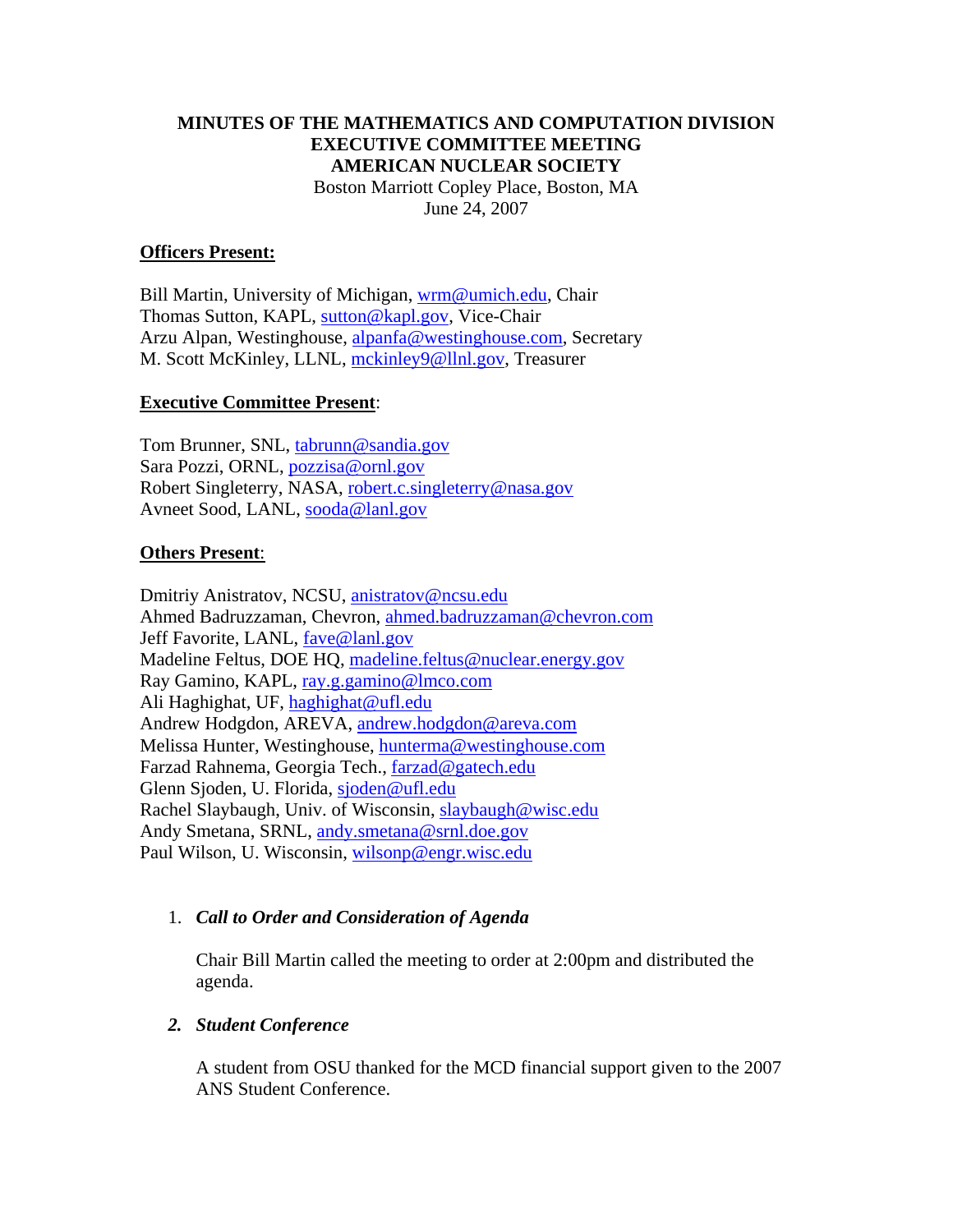The 2008 Student Conference will be held at Texas A&M, Feb. 28- March 1<sup>st</sup>. Texas A&M students made the announcement and asked for financial support.

## 3. *Approval of Meeting Minutes-* Arzu Alpan

The minutes of the November 12, 2006 meeting held at the Albuquerque Convention Center, Albuquerque, NM were distributed and approved (Robert Singleterry, Tom Brunner) – all was in favor.

## *4. Report on Professional Divisions Workshop-* Arzu Alpan

Arzu Alpan attended the Professional Divisions Workshop on Saturday, 06/23/07.

- a. A proposal will be made to the board to increase member compensation in divisions. Currently, divisions receive \$1/member.
- b. Metrics & Measures- Started in 2001 for monitoring and measuring performance. Donald Hoffman proposed to form a task force to review the metrics. A division chair will be chairing this group.
- c. Standard Bylaws & Rules- All divisions and technical groups should have bylaws. There will be a voting Tuesday evening- the proposal will be for divisions to have the same level of flexibility in rules as with the local sections. Currently, the Bylaws and Rules Committee has to vote and approve for the rules of divisions; however for local sections only a review is made by the committee.
- d. Membership- To obtain the number of members in a division, email to members@ans.org.
- e. Availability of on-line resources- In the November 2007 Professional Divisions Workshop a tour of the website will be demonstrated.
- 5. *Vice-Chair's Report* Tom Sutton

Roundtable will be at 2:30pm, Salon B Room, Monday, June 25, 2007.

6. *Treasurer's Report***-** Scott McKinley

The budget was approved (Sara Pozzi, Tom Brunner) (please see Attachment 1).

7. *Program Committee's Report*- Dimitriy Anistratov

Please see Attachment 2.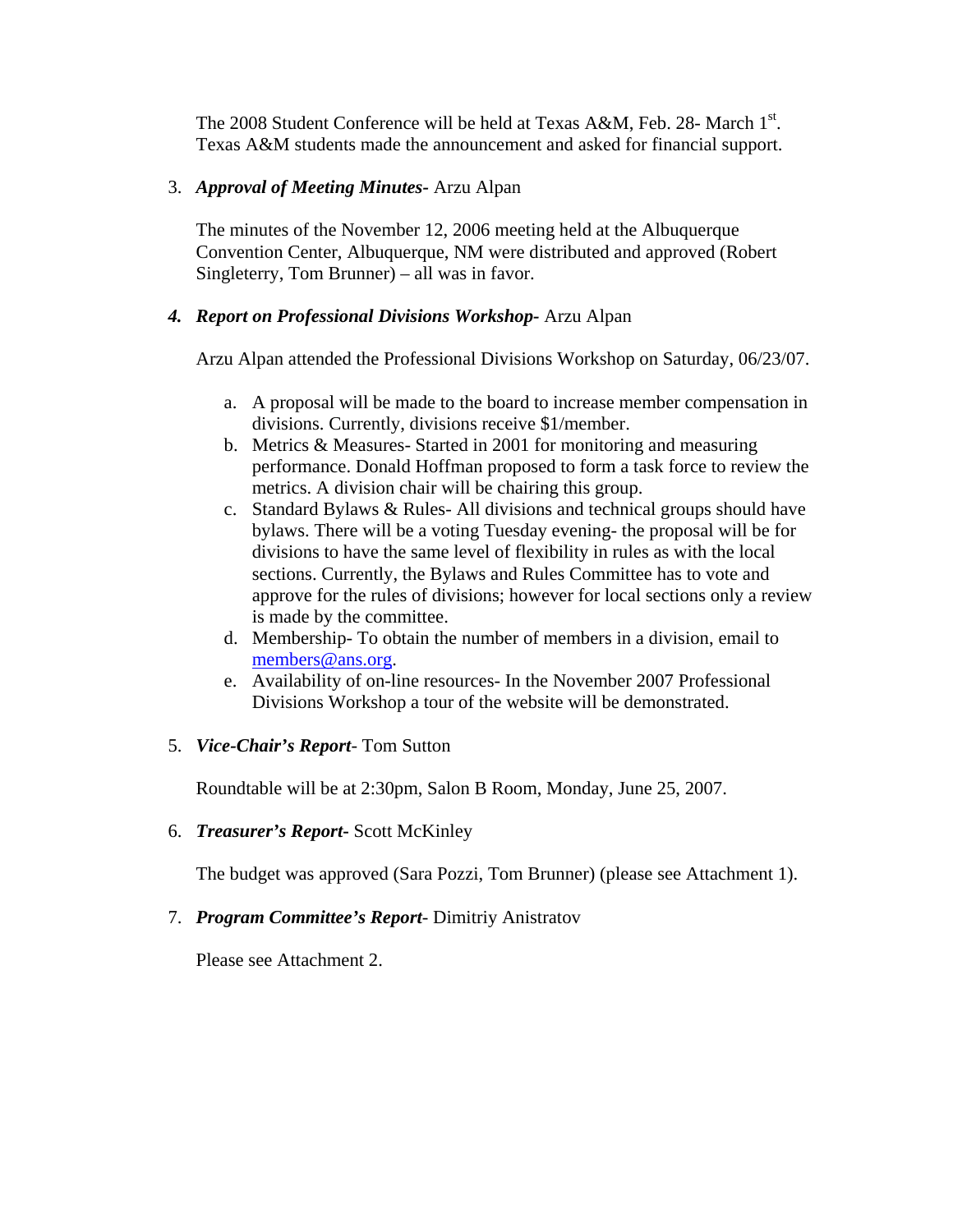#### *8. Standing Committee Reports*

#### a. *Students-* Sara Pozzi

20 Students are sponsored to attend the Presidents Reception in this meeting.

#### *b. Honors and Awards-* Farzad Rahnema

Farzed Rahnema encouraged everyone to nominate as many people as possible.

#### *c. Membership-* Madeline Feltus

As of April 2007 we have 1128 members (200 of them being students); we represent 10% of the total ANS membership.

#### *d. Standards-* Andy Smetana

There are two active working groups: ANS 10.4 / 10.7. These working group meetings are at Thursday morning, June  $28<sup>th</sup>$ , 2007.

#### *e. Benchmark-* Robert Singleterry

Robert Singleterry took the Chair position of the Joint Benchmark Committee from Barry Ganapol. The RSICC web site that hosts the benchmark web page will be transferred under ANS. Bernadette Kirk will have a student create a citation database of the benchmarks. Suggestions of categories should be sent to Robert Singleterry. Also, it was suggested that the newsletter have a benchmark section. Bill Martin suggested a survey on benchmarks.

#### *f. Publicity & Newsletter-* Avneet Sood

Newsletter is out.

9. *Web-* Todd Palmer (not present)

The newsletter is not posted on the MCD website yet.

#### *10. Miscellaneous Topics*

a. CMPWG- Glenn Sjeden

The 2<sup>nd</sup> CMPWG workshop will be held at the University of Florida, September  $30^{th}$  - October  $3^{rd}$  2007. Abstracts are due August 1<sup>st</sup> 2007. Codes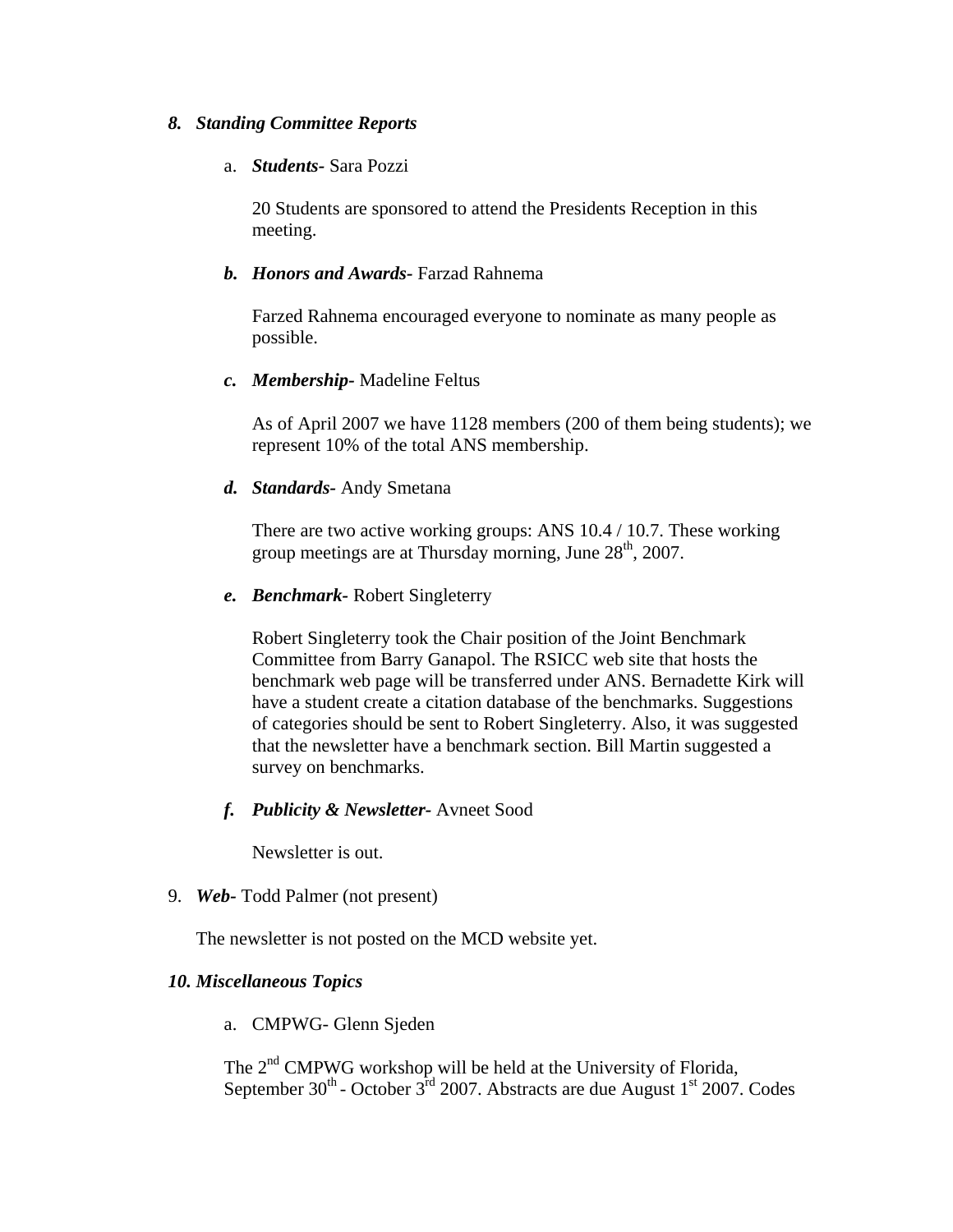considered: A<sup>3</sup>MCNP, ADEIS, EGS, GEANT, MCNP5/MCNPX, PENTRAN. Each code workshop will be 2-2.5 hours.

b. Division Officers Elected for 2007-2008- Bill Martin

Chair: Tom Sutton Vice-Chair: Jasmina Vujic Secretary: Jeff Favorite Treasurer: Scott Mosher Executive Committee: Jim Morel, Anil Prinja, Glenn Sjoden

c. Young Members Group

The Young Members Group asked for a liaison from each technical division. Suggestion was made for Paul Wilson to be the liaison. Suggestion was approved (Robert Singleterry/ Sara Pozzi).

- d. Donald Hoffman and ANS would like to have a disclaimer added to the division web site.
- e. The MCD list server will maintain Officers/ Executive Committee who are retiring until August  $8<sup>th</sup>$ , 2007.
- f. ESD has a special committee on climate change; volunteers were asked to represent each division. Ali Haghighat volunteered to represent MCD- his motion was approved (Tom Sutton, Arzu Alpan).
- g. Next meeting will be held at the Omni Shoreham Hotel, Washington D.C. November 11, 2007.

#### *11. Adjournment*

The meeting was adjourned at 4:00 pm.

Respectfully submitted,

Arzu Alpan, Secretary ANS Mathematics and Computation Division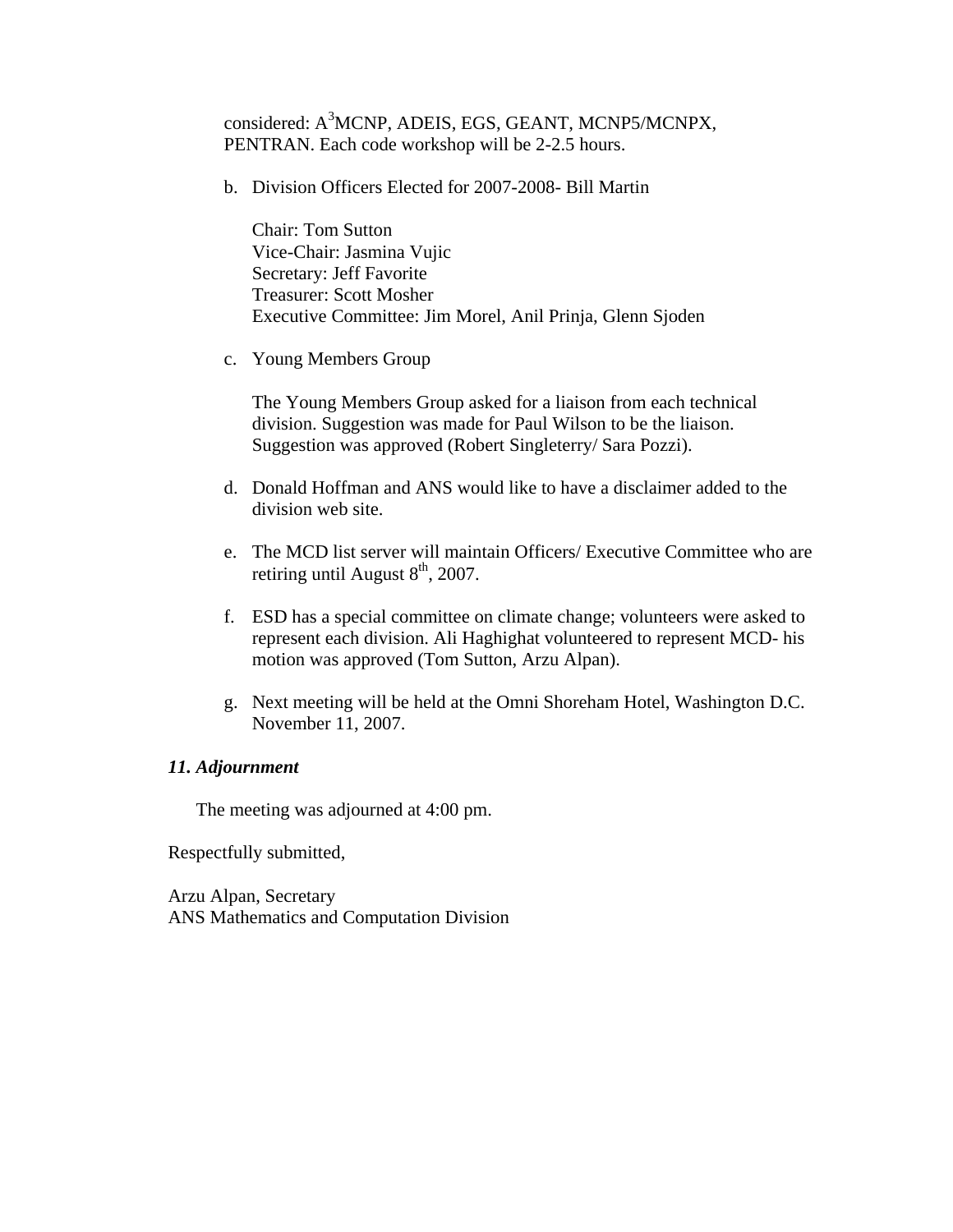# TREASURER REPORT<br>JUNE 24, 2007

Calendar Year 2006 - Final Financial Statement

EXECUTIVE COMMITTEE<br>MATHEMATICS AND COMPUTATION DIVISION<br>AMERICAN NUCLEAR SOCIETY

man en  $\bar{\rm t}$ 

I,

|                               | Approved<br><b>Nov 2005</b> | 2006<br>(final) | <b>Details</b>                             |
|-------------------------------|-----------------------------|-----------------|--------------------------------------------|
| Income                        |                             |                 |                                            |
| Carry Forward, Prior Year     | 12,372                      | 14,388          |                                            |
| <b>Member Allocation</b>      | 900                         | 1,000           | \$1 per person                             |
| Other Budget funds            | O                           | 7,600           | \$600 2006 National Mtg Participation      |
|                               |                             |                 | \$7000 Avignon(2005) lesst Stu. Sup.       |
| <b>Total Budget Funds</b>     | 13,272                      | 22,988          |                                            |
| <b>Expenses</b>               |                             |                 |                                            |
| <b>Newsletters</b>            | o                           | 42              | Newsletters by email only                  |
| Awards, Plaques               | O                           | 0               | No awards                                  |
| <b>National Meeting Costs</b> | 1,300                       | 0               |                                            |
| Division Officer Expense      | 0                           | $\Omega$        |                                            |
| <b>Student Support</b>        | 2,500                       | 2.300           | \$500 June Reno Student Travel             |
|                               |                             |                 | \$390 June Reno Student Reception Tickets  |
|                               |                             |                 | \$910 Nov. Alb. Studenbt Reception Tickets |
|                               |                             |                 | \$500 Nov. Alb Student Travel              |
| Scholarship/Need Funding      | 0                           | 7.000           | Robert A. Dannels Scholarship              |
|                               | n                           |                 |                                            |
| <b>Other Expenses</b>         |                             |                 |                                            |
| <b>Total Expenses</b>         | 3,800                       | 9,342           |                                            |
| Carry Over, Year End          | 9,472                       | 13,646          |                                            |

The \$7000 that came from Avignon and went into the Dannels Scholarship does not appear in the MCD division statement.

×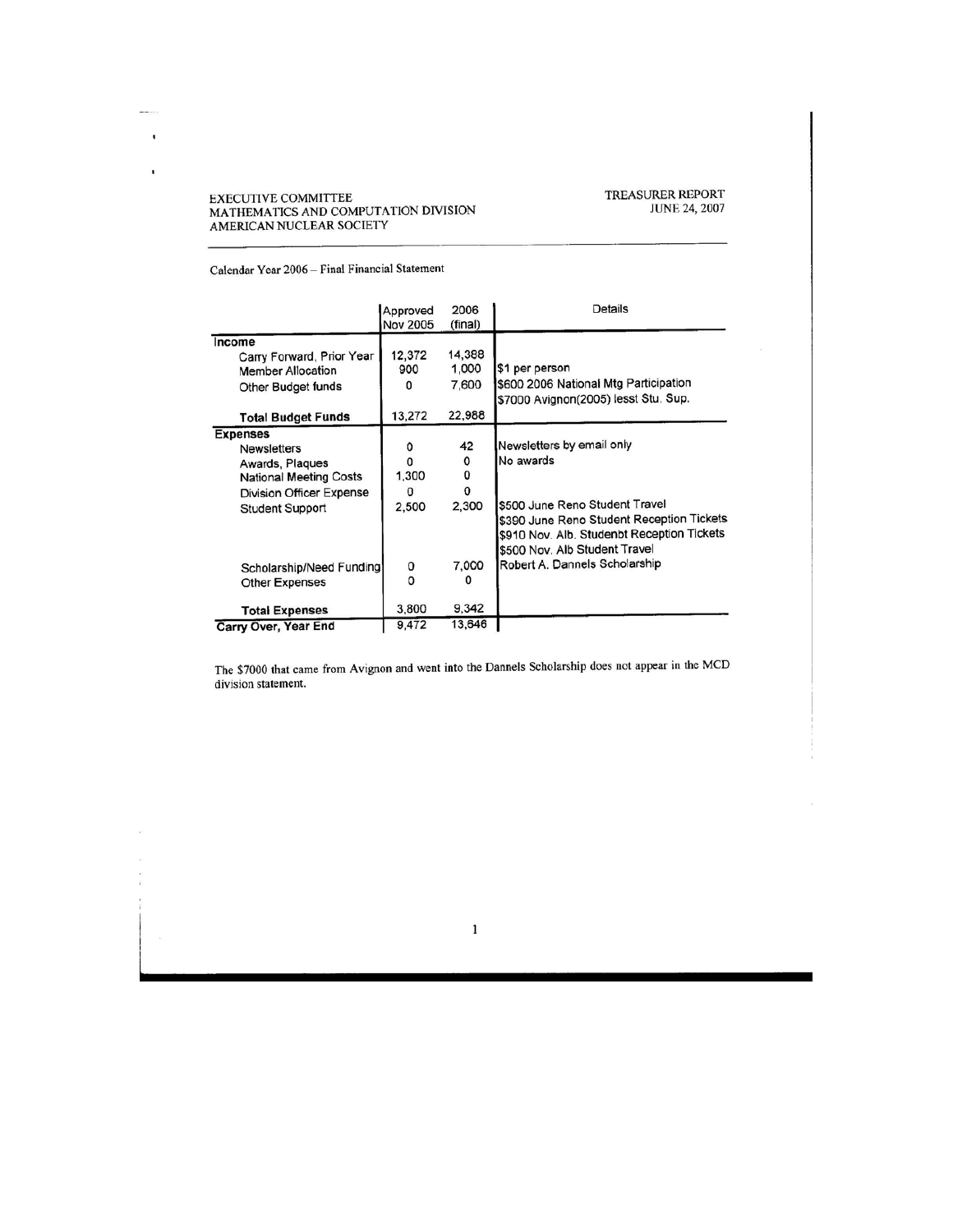#### Estimate for Calendar Year 2007

The budget for calendar year 2007 was approved by the executive committee at the November 12, 2006 Winter Meeting in Albuquerque and sent to ANS Headquarters. The current estimate for 2007:

,

¥

|                                                                                                                    | Approved<br><b>Nov 2006</b> | 2007<br>(estimate)             | Details                                                                                              |  |  |
|--------------------------------------------------------------------------------------------------------------------|-----------------------------|--------------------------------|------------------------------------------------------------------------------------------------------|--|--|
| Income<br>Carry Forward, Prior Year<br><b>Member Allocation</b><br>Other Budget funds<br><b>Total Budget Funds</b> | 13,588<br>1,000<br>14,588   | 13,646<br>1,009<br>0<br>14,655 | F<br>F<br>Member allocation<br>E                                                                     |  |  |
| <b>Expenses</b><br><b>Newsletters</b>                                                                              | o                           | $\Omega$                       | Emailed<br>F                                                                                         |  |  |
| Awards, Plaques                                                                                                    | 1,500                       | 1,500                          | \$1000 Pomraning Memorial<br>E.<br>E \$500 Distinguished Service                                     |  |  |
| <b>National Meeting Costs</b><br>Division Officer Expense                                                          | 1,040<br>0                  | 1,040<br>o                     | E 2 Meetings                                                                                         |  |  |
| <b>Student Support</b>                                                                                             | 2,000                       | 2,900                          | \$1000 OSU Student Support<br>F<br>\$500 Student travel Boston<br>P<br>\$1400 Student tickets Bostor |  |  |
| Scholarship/Need Funding                                                                                           | 0                           | 0<br>$\mathbf 0$               | Ε<br>E                                                                                               |  |  |
| <b>Other Expenses</b>                                                                                              |                             |                                |                                                                                                      |  |  |
| <b>Total Expenses</b>                                                                                              | 4,540                       | 5,440                          |                                                                                                      |  |  |
| Carry Over, Year End                                                                                               | 10,048                      | 9,215                          |                                                                                                      |  |  |

F Final considered final by ANS Headquarters<br>P Pending still pending with ANS Headquarters<br>E Estimate estimates for the rest of the year

 $\mathbf 2$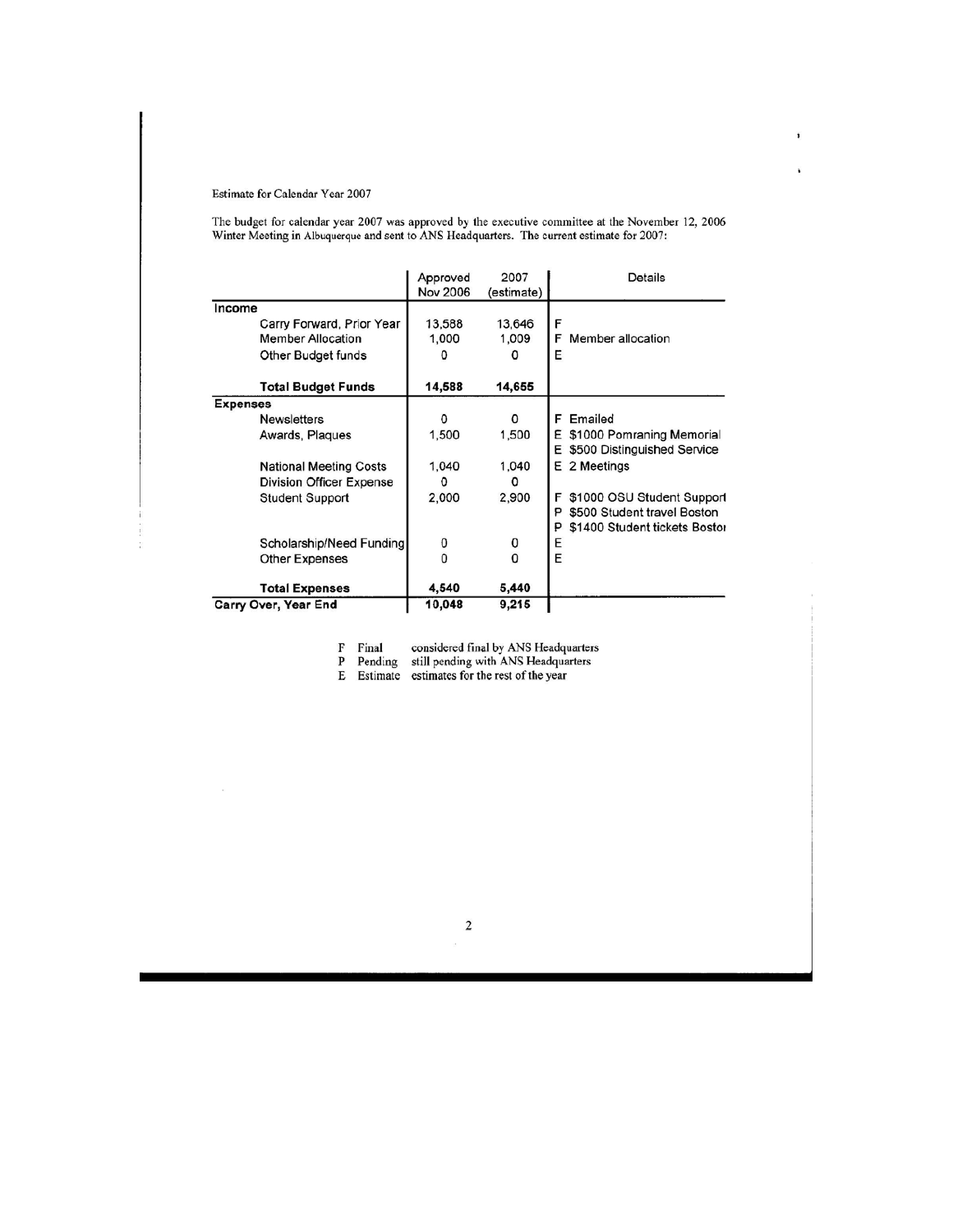#### **Upcoming Conferences:**

 $\frac{1}{\epsilon}$  $\overline{\phantom{a}}$ 

| 2007 | Nov 11-15      | Winter Meeting        | Washington, DC |  |  |
|------|----------------|-----------------------|----------------|--|--|
| 2008 | June $8 - 12$  | <b>Annual Meeting</b> | Anaheim, CA    |  |  |
| 2008 | $Nov 9 - 13$   | Winter Meeting        | Reno, NV       |  |  |
| 2009 | June $14 - 18$ | <b>Annual Meeting</b> | Atlanta, GA    |  |  |
| 2009 | Nov $15 - 19$  | Winter Meeting        | Washington, DC |  |  |

#### MCD Historical Data

|                                 | <b>Calendar Year</b> |        |        |        |          |        |        |
|---------------------------------|----------------------|--------|--------|--------|----------|--------|--------|
|                                 | 2000                 | 2001   | 2002   | 2003   | 2004     | 2005   | 2006   |
| Income                          |                      |        |        |        |          |        |        |
| Carry Forward, Prior Year       | 10,187               | 15,857 | 12,040 | 18,956 | 28,069   | 17,991 | 14,388 |
| <b>Member Allocation</b>        | 817                  | 924    | 819    | 885    | 918      | 942    | 1,000  |
| <b>Other Budget funds</b>       | 4.853                | 660    | 13,925 | 10,562 | 2,654    | 4.061  | 600    |
| <b>Total Budget Funds</b>       | 15,857               | 17,441 | 26,784 | 30,403 | 31,641   | 22,994 | 15,988 |
| <b>Expenses</b>                 |                      |        |        |        |          |        |        |
| <b>Newsletters</b>              | 0                    | 66     | 0      | 8      | 0        | 0      | 42     |
| Awards, Plaques                 | 0                    | 835    | o      | 101    | 0        | 1,521  | 0      |
| <b>National Meeting Costs</b>   | 0                    | 0      | 225    | 0      | 650      | 585    | 0      |
| <b>Division Officer Expense</b> | 0                    | 0      | 0      | o      | $\Omega$ | 0      | 0      |
| <b>Student Support</b>          | 0                    | 1,500  | 3,800  | 1,225  | 3,000    | 3,000  | 2,300  |
| Scholarship/Need Funding        | 0                    | 0      | 1,000  | 1,000  | 10,000   | 1,000  | ٥      |
| Other Expenses                  | o                    | 3.000  | 2.803  | 0      | o        | 2,500  | 0      |
| <b>Total Expenses</b>           | $\mathbf o$          | 5,401  | 7,828  | 2,334  | 13,650   | 8,606  | 2,342  |
| Carry Over, Year End            | 15,857               | 12,040 | 18,956 | 28,069 | 17,991   | 14,388 | 13,646 |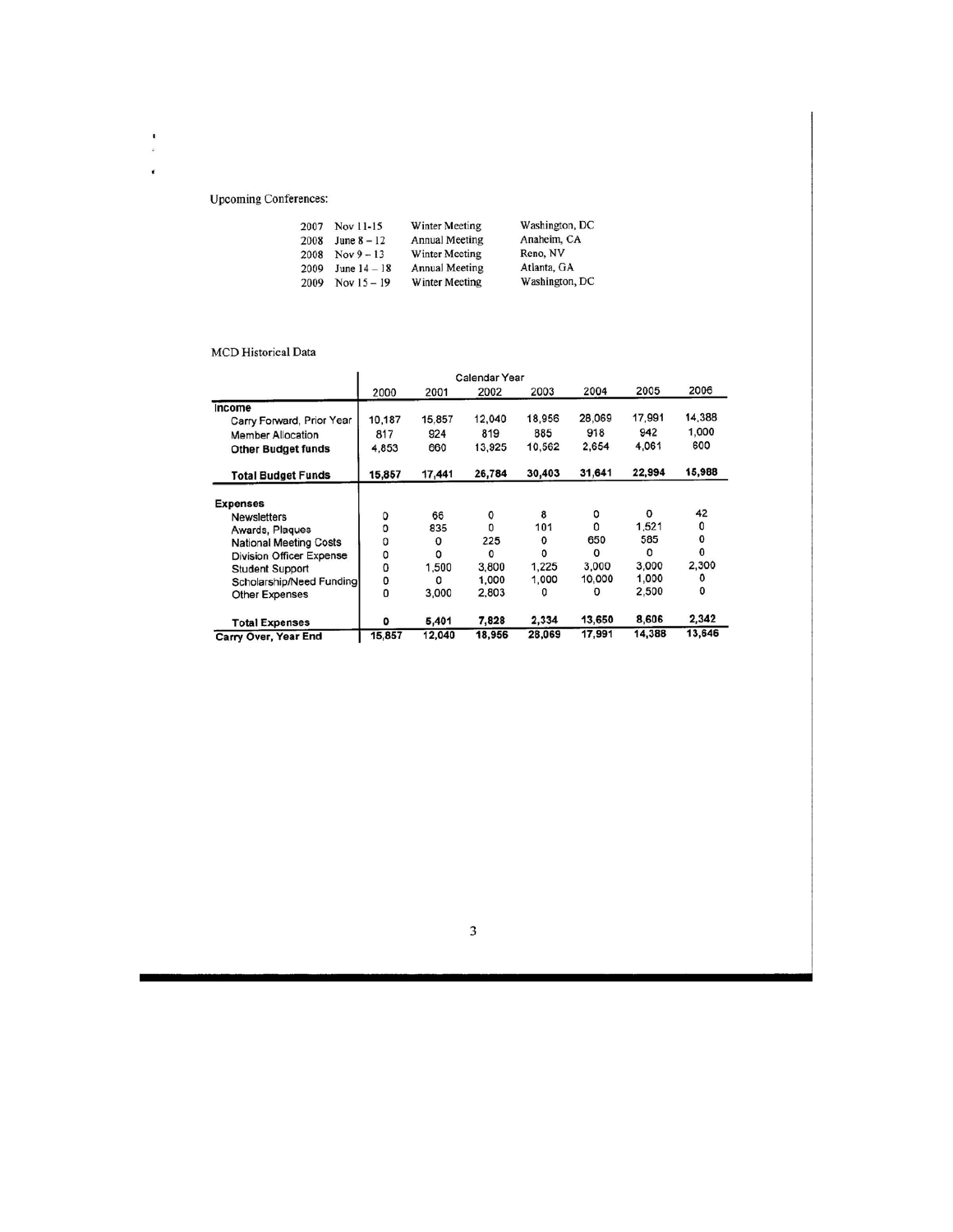> MCD Program Committee > Executive Summary > > > 1. Todd Palmer (OSU) stepped down as Assistant Chair after regular 4-year term. I would like to thank Todd Palmer for the great work he > did as Chair of the MCD Program Committee. 2. Todd Urbatsch (LANL) is a new Assistant > Chair who starts his 4- year term. 3. ANS Summer 2007 Meeting 7 sessions > with 35 papers and round table session > > 3 standard sessions, 14 papers  $\rightarrow$ > 4 special sessions, 20 papers, > > 45 reviewers were involved (there are minimum 3 reviewers assigned per > paper)  $\geq$ > 4. ANS Winter 2007 Meeting > 1 special session > > ComputationalMethods for Time-Dependent Transport, > organizers: Ryan McClarren and Jae Chang (LANL) > > 5. ANS Summer 2008 Meeting > 1 special session > > Computationaland Mathematical Modeling for Radiation Detection and > Measurement, > organizers: Todd Palmer (OSU) and Robin Gardner (NCSU) > > Morespecial sessions are welcome. >  $\,>$ > > > 6. M&C07 Topical Meeting > > 228 papers  $>$ > 282 participants, 22 countries  $\rightarrow$ > 63 students > > 5 student awards > > Preliminarybudget estimation: < \$20K (MCD will get \$5-\$6K) > > > 7. M&C09 Topical Meeting > > Sponsorswere contacted.  $>$ > Web site was created.